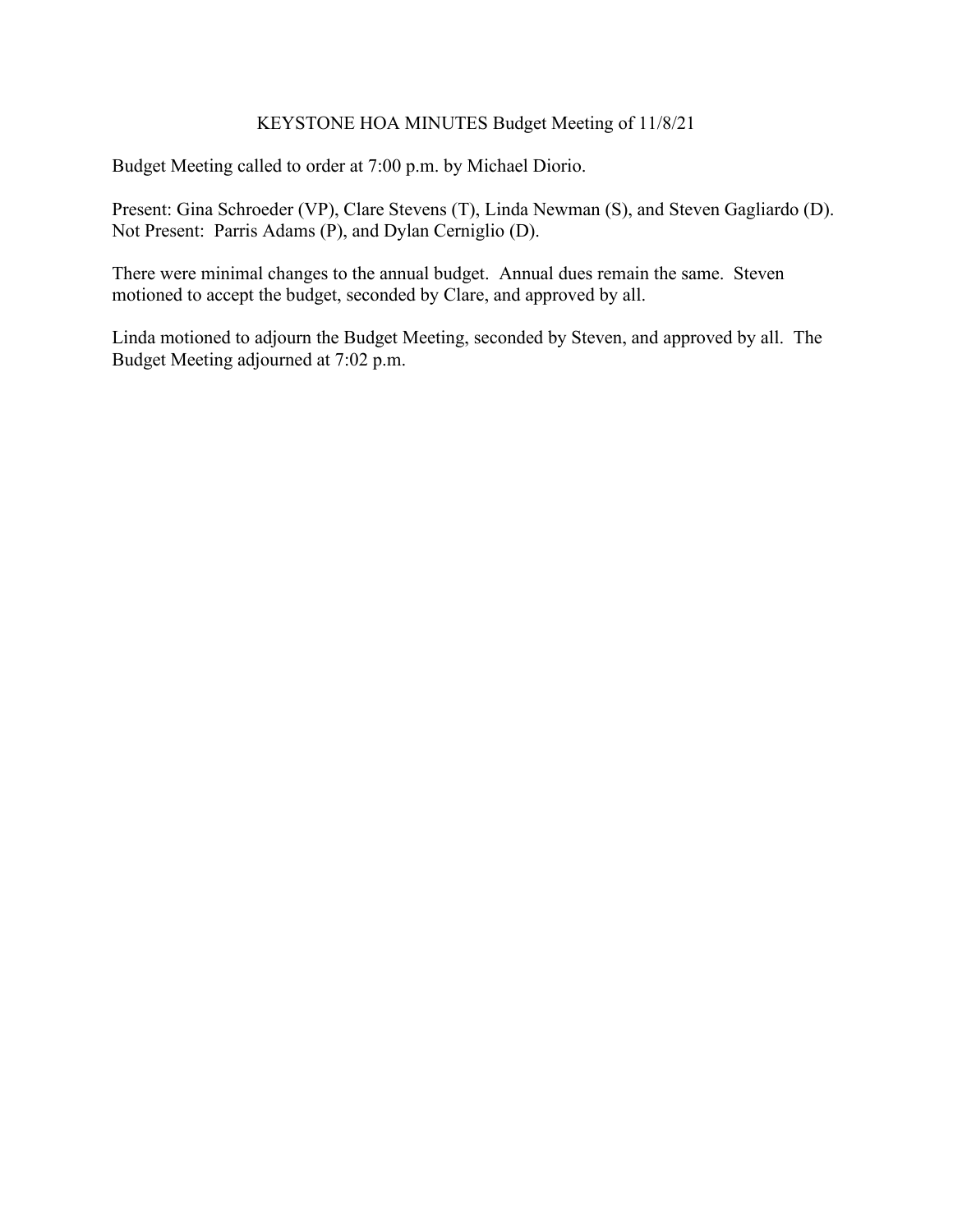Proof of Notices for the Annual Meeting were mailed on October 8, 2021. There were three homeowners in attendance at Ameri-Tech, seven homeowners on the Zoom call, and four proxies. A total of 44 was needed to have a quorum. A quorum was not established so we could not hold the annual meeting. Current members of the Board will remain by default.

## KEYSTONE HOA MINUTES Organizational Meeting of 11/8/21

Organizational Meeting Called to order at 7:09 by Michael Diorio.

Present: Gina Schroeder (VP), Clare Stevens (T), Linda Newman (S), and Steven Gagliardo (D). Not Present: Parris Adams (P), and Dylan Cerniglio (D).

The terms for Parris Adams, Clare Stevens, Steven Gagliardo, and Dylan Cerniglio have expired. There were letters of intent from Steven Gagliardo, and Clare Stevens to remain on the Board. Parris Adams and Dylan Cerniglio submitted their resignation.

Linda motioned to appoint Justin Buis to the Board, seconded by Clare and approved by all.

Gina Schroeder was appointed President with her term ending in 2022. Steven Gagliardo was appointed Vice-President with his term ending in 2023. Clare Stevens was appointed Treasurer with her term ending in 2023 Linda Newman was appointed Secretary with her term ending in 2022. Justin Buis was appointed Director-at-Large with his term ending in 2023.

Linda motioned to adjourn the Organizational Meeting, seconded by Gina, and approved by all. The Organizational Meeting adjourned at 7:20 p.m.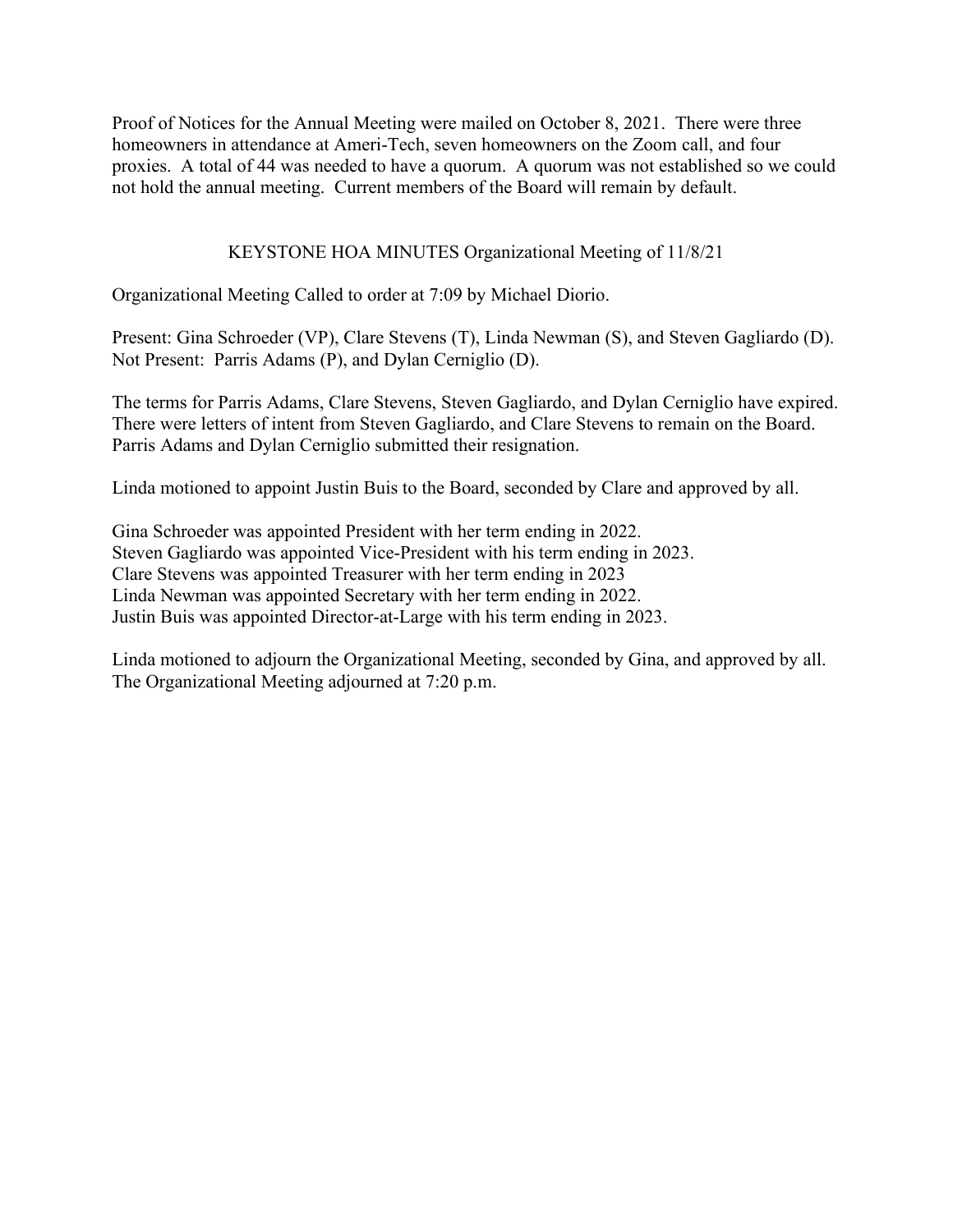### KEYSTONE HOA MINUTES Board Meeting of 11/8/21

Meeting called to order at 7:21 by Gina Schroeder

Present: Gina Schroeder (P), Steven Gagliardo (VP), Clare Stevens (T), Linda Newman (S), and Justin Buis (D).

Ameri-Tech presence: Michael Diorio

Residents on in person and on Zoom call: 10

#### MINUTES:

 $\sim$  The minutes of 9/13/21 and were approved by acclamation.

## TREASURERS REPORT:

 $\sim$  Michael Diorio reported the General Account balance is \$86,794.76 and the Money Market balance is \$58,528.31. Delinquencies total \$3,270.

#### NONCOMPLIANCE/FINES:

 $\sim$  Two fining hearings are scheduled for November 9<sup>th.</sup> Lot 24 had agreed to comply with the violation and repaint the house a color approved by the Architectural Committee. Michael thinks Lot 6 has replaced the shingles that needed pressure washing.

 $\sim$  Two accounts remain with the attorney. There are no delinguencies over 30 days, no delinquencies over 60 days, and six delinquencies over 90 days.

# ARCHITECTURAL COMMITTEE:

 $\sim$  John Donnelley submitted the following architectural requests:

 $\sim$  Lot 8 submitted a request to paint the house and install a new roof and it was approved.

- $\sim$  Lot 24 submitted a request to repaint the house and it was approved.
- $\sim$  Lot 103 submitted a request to install a whole house generator and it was approved.

#### MANAGER'S REPORT:

 $\sim$  The monthly inspection was completed on October 25<sup>th</sup> and 39 violation letters were sent. Two went to fining.

#### OLD BUSINESS:

 $\sim$  It was agreed we will put up no swimming signs on Ponds 10 and 20. Ameri-Tech must purchase the signs. We have a new property manager, Emily Farris. Emily will get a quote for two signs with poles.

 $\sim$  Bill Brown of Maintenance Pros of Tampa will be installing our Christmas lights on November 19th and taking them down January 14th. There was significant damage done to our existing lights. Gina and Clare will meet this Saturday at 10:00 a.m. at our shed to see what we can keep